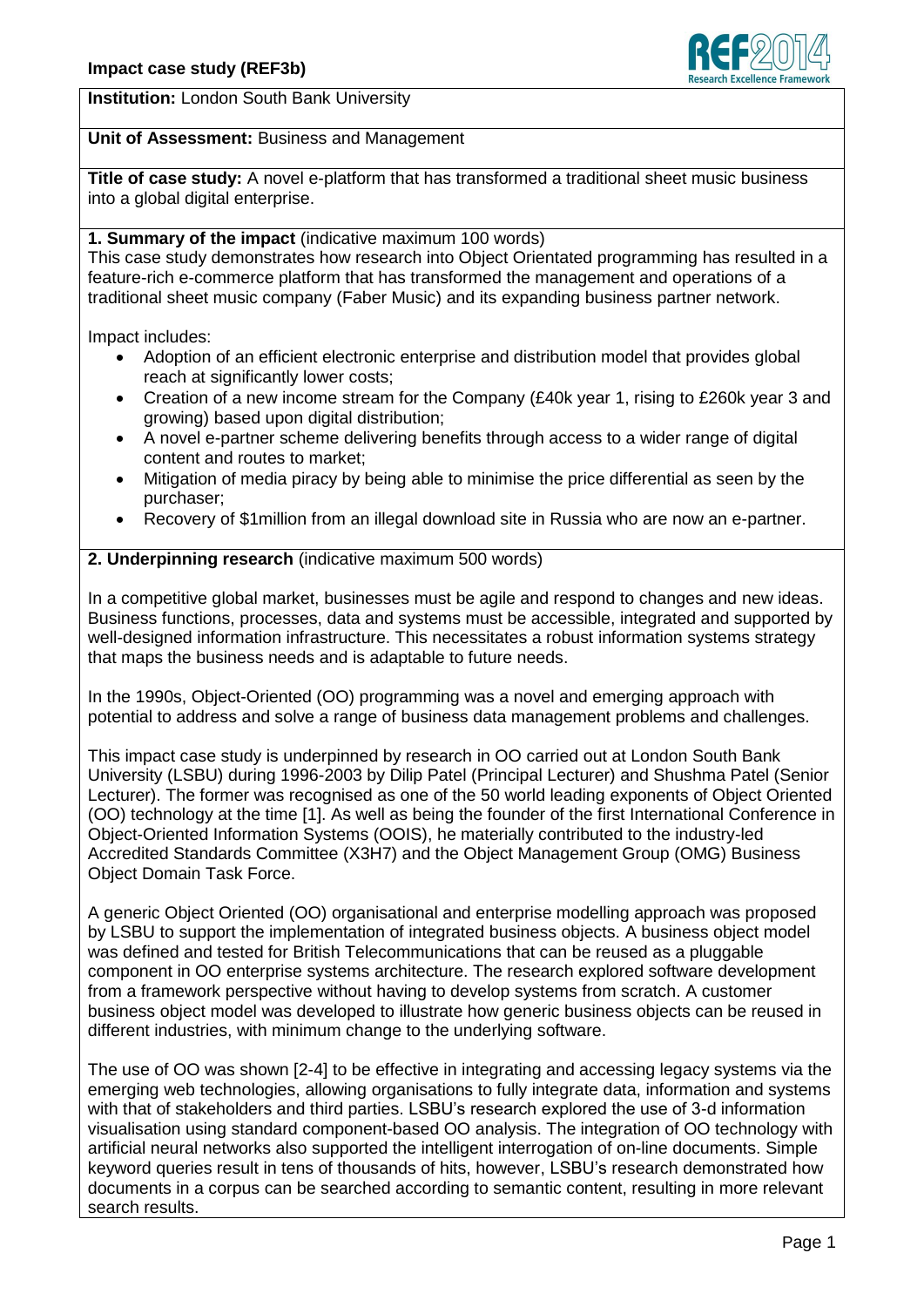## **Impact case study (REF3b)**



The research resulted in the development of a Generic Reusable Business Object Model (GRBOM) framework. The framework was demonstrated to be applicable to different industry sectors in supporting various organisation and change dimensions, such as strategy and policies, operations, people, markets and products, technology, legislation and regulation, in addition to reuse, genericity, pattern and business object modelling. The reuse, pattern and business object modelling dimensions provide appropriate tools for the initiation and development of systems (5).

Outputs from the research has led to:

- The development of a library of reusable objects for use in generic enterprise systems;
- The building and use of enterprise architectures based upon GRBOM;
- Successful trials of GRBOM with British Telecom;
- The development of a roadmap to support the integration of business functions.

Although the framework was developed 15 years ago, the platform technology and the tools are just as applicable in the business environment of today. It is flexible and extendable with wide ranging implications for addressing business issues and opportunities to eradicate obsolescence.

**3. References to the research** (indicative maximum of six references)

- 1. Hanley D and Schleifer P (1998). Who's Who in Object Technology. Zamir, Saba (Editor). In *Handbook of Object Technology*. CRC Press LLC
- 2. Hanley D and Patel S. (1996). A 3d-visualisation system for large WWW based document collections. Patel D, Sun Y and Patel, S. (Editors). *Proceedings of the 3rd International Conference on Object Oriented Information Systems (OOIS'96)*. Springer-Verlag, London.
- 3. Choudhury I, Sun Y and Patel D (1997). Generic Reusable Business Object Modelling A Framework and its Application in British Telecommunications plc. Orlowska, Maria E. and Zicari, Roberto (Editors). *Proceedings of the 4th International Conference on Object Oriented Information Systems (OOIS'97)*. Springer-Verlag, London
- 4. Hung K and Patel D (1998) Modelling Domain Specific Application Frameworks with a Dynamic Business Object Architectures: An Approach and Implementation. Proceedings of the Object Oriented Programming Systems, Languages, and, Applications (OOPSLA'96, 97 & 98). Workshop on "Business object design and implementation". Patel D, Sutherland J and Miller J (Editors). London.
- 5. Patel D and Patel S. (2003). The Cognitive Process of Problem Solving: A Business Perspective. International Journal of Brain and Mind, 4(2), pp283-295.

## **4. Details of the impact** (indicative maximum 750 words)

This case study provides an illustration of how research has resulted in a feature rich e-commerce platform delivering organisational and economic impacts to a world leading publisher, Faber Music Ltd (FM). Founded by Benjamin Britten in 1965, FM is a publisher and rights owner of classical, contemporary and educational music as well as representing authors, artists, and composers.

In 2008, FM recognised the need to embrace the latest digital and web based technologies to improve operational and business performance and to extend its product offering and deliver novel services [1,2]. Through the proactive endeavours of the University's Knowledge Transfer Centre, a KTP partnership (KTP007073, £128K; 2008-11 [2,3]) was established in 2008 to develop and implement a collaborative digital platform based upon LSBU's OO research and expertise to meet the defined developmental and commercial objectives of FM. The KTP had to accommodate and meet the challenges presented by the changing business and technological environment and to be future proof. Key challenges for the KTP were to deliver web-based solutions that: (i) enable digital rights management, (ii) tracking of and managing rights and royalties payments, (iii) territorial copyrights, (iv) managing exchange and tax rates and (v) manage payments to e-partners. Overall,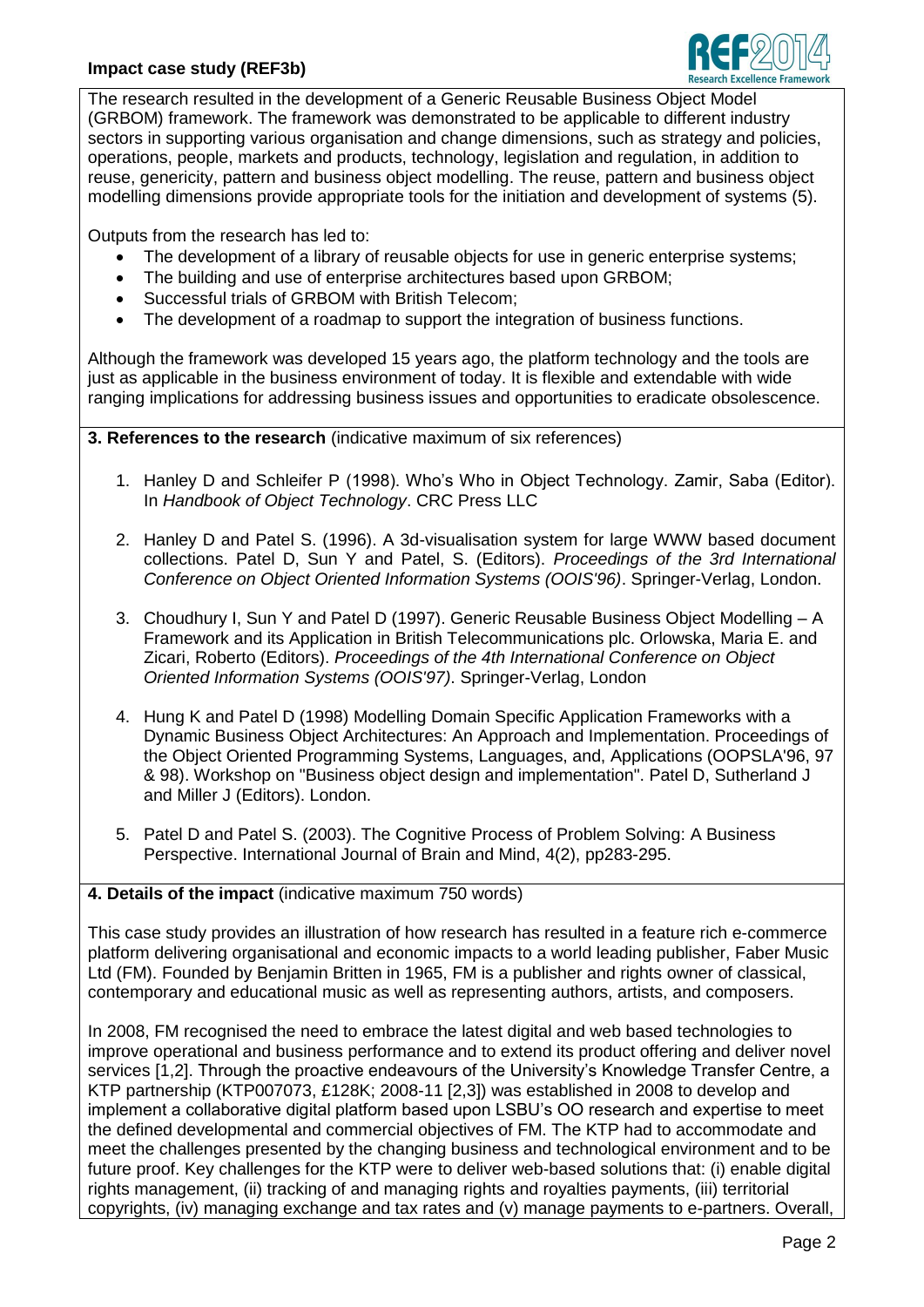

these areas represent millions of independent transactions, since the sale of a £2 sheet music score on average involves 6 independent transactions.

Independent Consultants established in an interview (2013) with the Digital Director at FM, "*that we needed to provide a much-needed platform through which third-party musicians could license their arrangements via digital channels. As no such system existed, this innovation would remove the hassle associated with licensing for digital sheet music*" [1, 2].

The resulting e-commerce platform, developed through the KTP collaboration, was deployed in 2009 by FM. This has had significant impact on FM's business [1,2]. It has:

- Created a new revenue stream £40K in 2008/9, rising to £260K in 2011/12 and is budgeted to produce £400K in 2013/14 and increase exponentially thereafter, with increased profitability;
- Led to the creation of a new post within FM, that of Digital Director.
- "*Given us an electronic distribution model that gives us wider reach and a lower cost of distribution*" as a result of not needing to produce and store physical materials;
- "*Put us in a stronger cash positive position as people pay on download and copyright owners get paid quarterly, improving our overall profitability*";
- Identified and reduced illegal (intentional and unintentional) downloads:
- "*Provided us with a mechanism to obtain and exploit market trends and understand our partners and customer needs better*";
- Increased directly and indirectly FM's customer base and international reach;
- Created an e-Partners scheme linking other related businesses and customers to FM [4].

The Digital Director in June 2013 commented in relation to e-business and the collaboration with LSBU: *"it is fair to say that we were out of touch with our contemporaries, now we are cutting edge"*  $[1.2]$ .

She has also stated that: "*What we now have, as a direct result of the KTP project, is a highly effective e-Partners scheme; we have 45 partners on our e-partner scheme, of which 35 are new business partners for Faber*". The novel e-partners scheme allows other rights owners (artists, radio stations and exam boards) to arrange and deliver content via a formal association with FM worldwide.

The reach of the e-Partner scheme, the first of its kind in this market sector, is illustrated by FM's new and enhanced links with [5]:

- **Marketing partnerships**: for example, with bands (Queen, Elbow); theatre (Love Story, Sister Act); music forums (Music Radar, Cleartabs); Radio Stations (Classic FM); Music Apps (Guitar Buddy); Composers (Carl Davis) and Warner/Chappell Music, which provide FM and its partners with a more extensive digital library for distribution and retail [5];
- **Sheet music publishers:** for example, Boosey and Hawkes is the largest specialist classical music publishing company in the world. The e-partners scheme provided their first digital content distribution and sales platform;
- **Music Arrangers:** for example, PDF Brass [6] a one man business, involved in composing, arranging and distribution of music joined as an e-partner in 2009, since which its revenues and reach have increased 10 fold. The proprietor acknowledged that bands are known to create cohesion in small communities such as in Africa, and is a mechanism for social inclusion and prosperity;
- **Education Music Services**: Sing Up [7], a national competition set up under the last Labour Government, has, as a result of its link with FM's e-partner scheme, been able to acquire and distribute digital music and teacher notes to over 90% of the 20,000+ English infant schools. A representative of Sing Up indicated that this would not have been possible without being an e-Partner. Singing is known to improve: (i) numeracy and literacy, (ii) increase IQ by an average of 7 points; (iii) increase pupil concentration; (iv) promote selfconfidence, and (v) improve social skills [7,8];